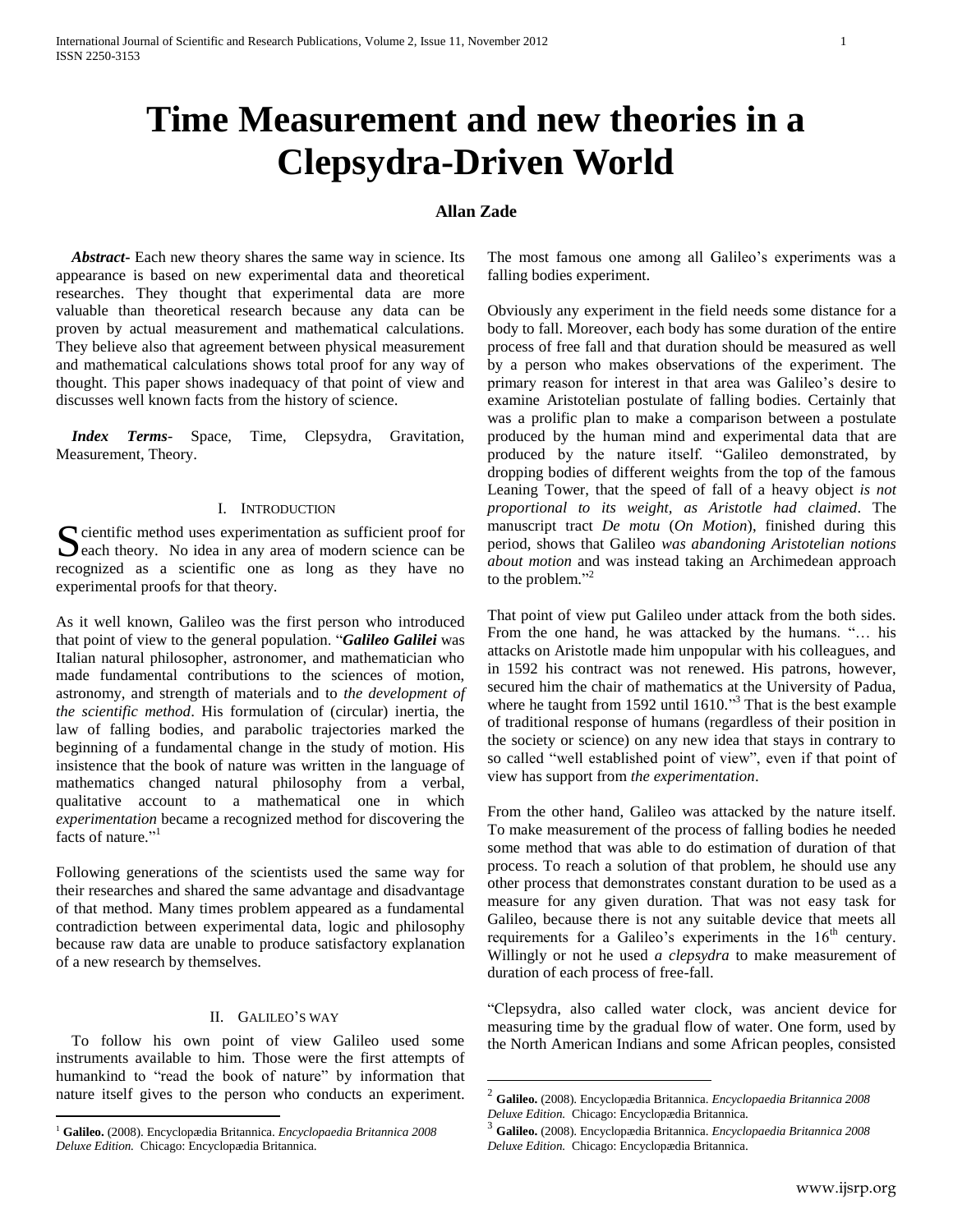of a small boat or floating vessel that shipped water through a hole until it sank. In another form, the vessel was filled with water that was allowed to escape through a hole, and the time was read from graduated lines on the interior measuring the level of the remaining water. It may have been an invention of the Chaldeans of ancient Babylonia; specimens from Egypt date from the 14th century BC. The Romans invented a clepsydra consisting of a cylinder into which water dripped from a reservoir; a float provided readings against a scale on the cylinder wall. Clepsydras were used for many purposes, including timing the speeches of orators; as late as the  $16<sup>th</sup>$ century, *Galileo used a mercury clepsydra to time his experimental falling bodies*." 4

Everything went well that way. Galileo was able to demonstrate *experimental support* for his point of view and overpower Aristotelian teaching, but he was unable to determine cause and reason for events of his experiments. He did not know anything about purpose that was responsible for moving an object toward the Earth. Moreover, he was unable to explain clepsydra's principle of operation. Those difficulties were probably used to make a critique for his experimentation from the others. Moreover, Galileo himself considered a process of free-fall and indication of a clepsydra (water or mercury drop from a reservoir) as two different physical processes. From Galileo's point of view, a clepsydra shows the passage of Time and a falling body shows process of free-fall. In other words, operation of a clepsydra depends only on passage of Time and a process of free-fall depends only on motion.

## III. NEWTONIAN IDEAS IN A CLEPSYDRA-DRIVEN WORLD

Sir Isaac Newton had made publication of his famous work about one century later. "Newton's *Philosophiae Naturalis Principia Mathematica* (*Mathematical Principles of Natural Philosophy*), 1687, was one of the most important single works in the history of modern science."<sup>5</sup>.

"…Newton was able to show that a similar relation holds between the Earth and its Moon. The distance of the Moon is approximately 60 times the radius of the Earth. Newton compared the distance by which the Moon, in its orbit of known size, is diverted from a tangential path in one second with the distance that a body at the surface of the Earth falls from rest in one second. When the latter distance proved to be 3,600 (60  $\times$ 60) times as great as the former, he concluded that one and the same force, governed by a single quantitative law, is operative in all three cases, and from the correlation of the Moon's orbit with the measured acceleration of gravity on the surface of the Earth, he applied the ancient Latin word *gravitas* (literally, "heaviness" or "weight") to it. The law of universal gravitation, which he also confirmed from such further phenomena as the tides and the orbits of comets, states that every particle of matter in the universe attracts every other particle with a force that is

 $\overline{a}$ 

proportional to the product of their masses and inversely proportional to the square of the distance between their centres." 6

Everything went well again, and Newton's work was accepted quite readily, because he was the only one person who was able to explain many phenomena from one easy point of view. In other words, the law of the nature described by Sir Isaac Newton has global range and becomes applicable to any object in the Universe.

Suppose someone from the time of Newton had a decision to investigate the theory of Newtonian gravitation experimentally using well known "traditional instruments", which were used by Galileo himself. Way of thoughts of that person could be fairly straightforward. If each body in the Universe makes attraction to any other body, then result of that attraction must be measurable and detectable by applicable experiments. As soon as the Earth has determined gravitational attraction from two celestial bodies, the Sun and the Moon, their interaction with the gravitational field of the Erath should be measurable at any point of the Earth surface. Moreover, that measurement should be accurate at the points with remote location from a celestial body. Because gravitation goes through any object without any changes, force of gravitational attraction between falling bodies and the celestial body at the night side of the Earth should be the same as their interaction at the day side of the planet.

The person begins the examination to make support for his point of view. Figure 1 (see below) shows some steps of the experiment.

In the figure 1, point O is the center of the Earth. Circle ABC or circle "L" is the projection of the latitude, where the experiment has a place, to the plane of the figure. Points A, B and C are some points where measurements of the experiment had place.

According the person's point of view the experimental data should give him some variation in the duration of free-fall process at each point of the Earth surface. As soon as the person has the only one laboratory, the Leaning Tower, he used rotation of the Earth to make measurements at different points. At each of those points, relative location between the tower, the center of the Earth and the celestial body has some variation. As a result, vector diagram of gravitational force applying to a falling body should be changed at those points. Hence, duration of the process of free fall for each body should be identical for the same point where the experiment took place, but different locations should show different duration of the same process. That relation can be clearly shown mathematically.

$$
\overline{F_G} = \overline{F_E} + \overline{F_S} \tag{1}
$$

Equation 1 means that force vector of gravitational acceleration of a falling body  $(F_G)$  equals to the vector sum of two other vectors. Those are vector of gravitational interaction between the falling body and the Earth  $(F_E)$  and vector of gravitational

 $\overline{a}$ 

<sup>4</sup> **clepsydra.** (2008). Encyclopædia Britannica. *Encyclopaedia Britannica 2008 Deluxe Edition.* Chicago: Encyclopædia Britannica. 5

**Newton, Sir Isaac.** (2008). Encyclopædia Britannica. *Encyclopaedia Britannica 2008 Deluxe Edition.* Chicago: Encyclopædia Britannica.

<sup>6</sup> **Newton, Sir Isaac.** (2008). Encyclopædia Britannica. *Encyclopaedia Britannica 2008 Deluxe Edition.* Chicago: Encyclopædia Britannica.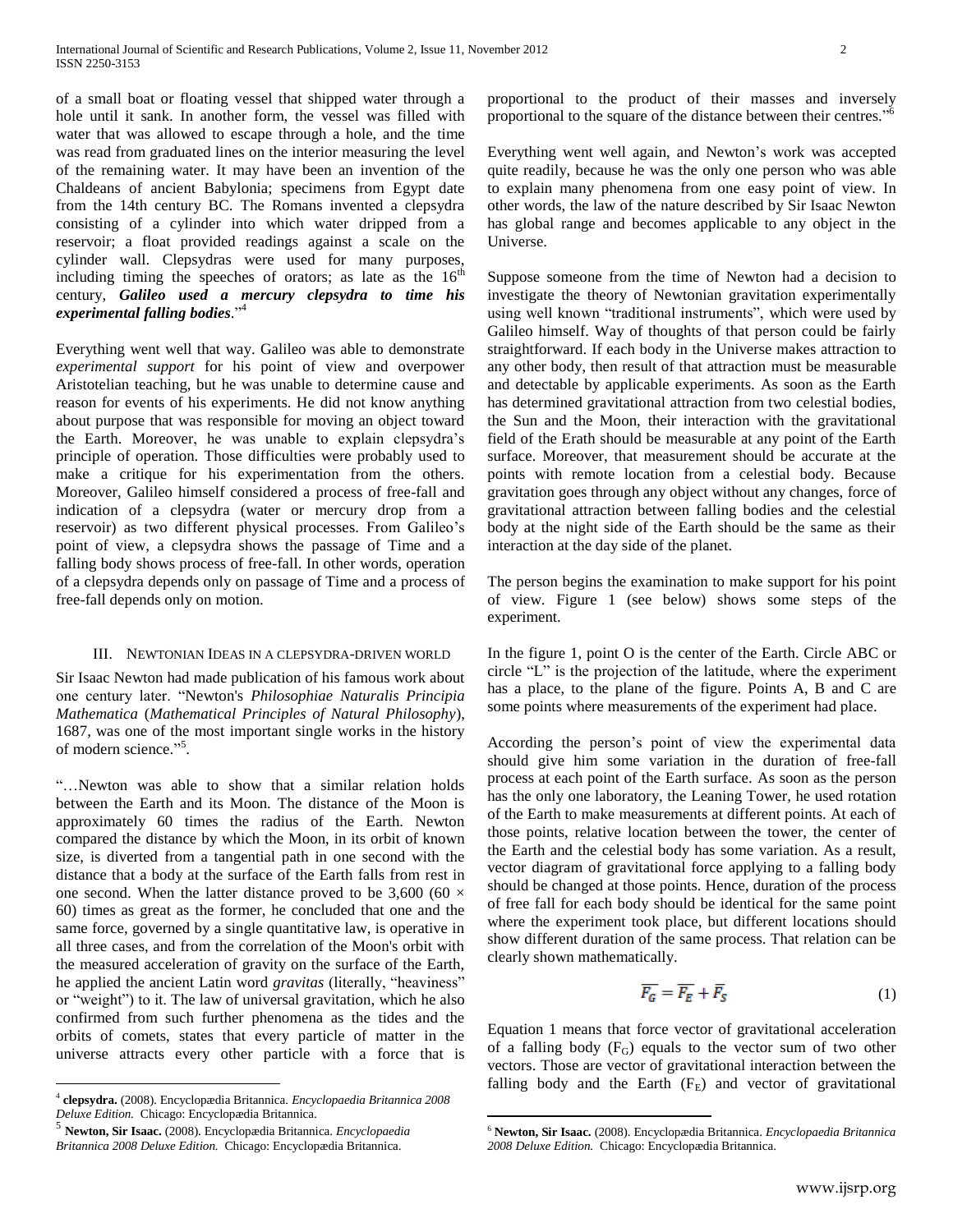interaction between the falling body and the analyzing celestial body. In case of the Sun, that vector becomes a vector of gravitational interaction between the falling body and the Sun  $(F<sub>S</sub>)$ . Scale between those vectors shown in the picture is not accurate.

of his experimental data, the other laboratories confirm their failure to recognize theoretical predictions for freefalling bodies using any towers with any height and any *clepsydras* with any reservoirs.





According to the person's point of view, his experiment must show greater acceleration of a falling body at the point A that coincides with the midnight location of the Tower relatively to the Sun. Consequently, the Midday location of the Tower (point C) must show the slowest acceleration of a falling body, because the force of gravitational interaction between a falling body and the Earth slightly reduced by the opposite force of gravitational interaction between a body and the Sun. Measurement of acceleration of a freefalling body at any other point must show a value between those maximal and minimal values taken by measurements from the points A and C. Point B is one of the examples of those points in the fig. 1.

Hence the person had strong theory and powerful instruments to conduct the experiment. After the experiment, the person makes comparison between his predictions and data from an actual experiment. To his utter amazement he had seen that. The conducted experiment shows no correlation with the theory of gravitation. Despite of the best explanation of motion of the planets around the Sun, physical experiment failed to produce direct measurement of elementary consequences of theoretical predictions.

Obviously such a situation turns the person to the nonplus because of his inability to support the theory by means of a direct measurement. From the person's point of view, he has done a strictly accurate measurement. The height of the Tower was constant all the time during the experimentation. The *clepsydra* shows the duration of the process of free-fall of each body and that duration was accurately measured each time by the person.

However, despite all his efforts, experimental data was the same for each location of the Tower. The person had conducted the test again and again without any success. Moreover, after publication

What should they do under such unusual discrepancy between theory and experimental results? Obviously they should suggest a hypothesis for the new theory that would be able to explain all experimental data. Had they any chance to find a suitable way? The most likely one was the way of a presumption of hidden interaction between so called Time, according to clepsydra's indications, and so called Space.

According to the new theory, location in the Space of each laboratory that conducts the experiment should change the rate of Time according to indication of each *clepsydra*. As a result, Time *should run faster* at the points with a greater value of gravitational attraction between a falling body and the celestial bodies. That theory should use basic equation for Time difference (estimation) according equation 2.

$$
T = T_0 - T_d \cdot \cos(\varphi) \tag{2}
$$

In the equation shown above,  $T_0$  is the speed or Time at the point of Morning or Evening (Sunrise - point M in the figure 1; or Sunset –point E); T is the rate of Time at any given location;  $\varphi$  is the angle between zenith and location of the Sun in the sky, at any given point on the Earth surface;  $T_d$  is some variation of Time relatively to a given celestial body.

Such a theory could provide an explanation of all test results and should be in use as long as a methodology of the experiments does not change. In that case, Newtonian theory of gravitation should be declined as a theory that cannot be proven by any experiments in *an open or closed laboratory*.

#### IV. MATTER OF MEASUREMENT AND PRECISION